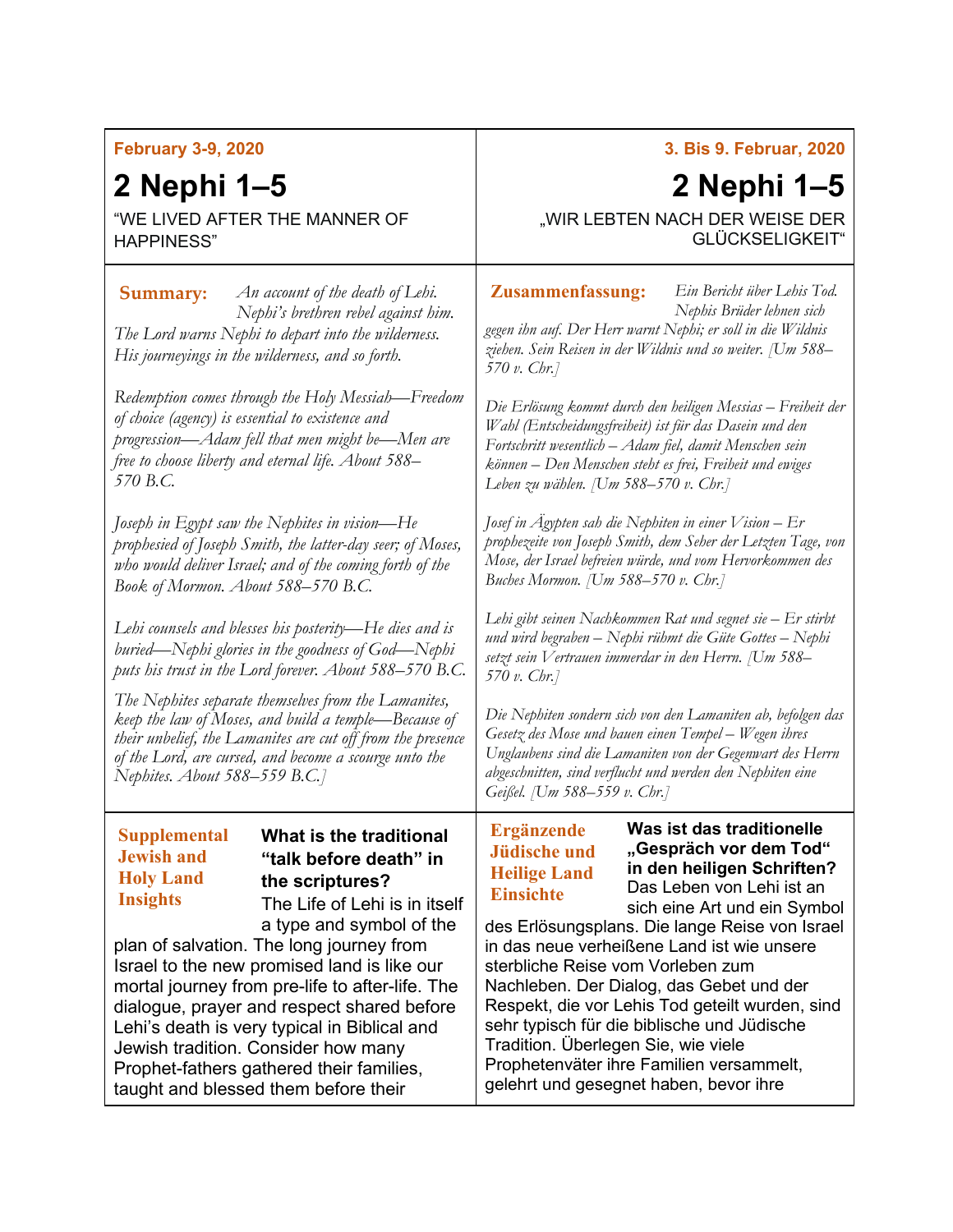| mortality ended. Isaac blessing Jacob                                                                                                                                                                                                                                                                                                                                                                                                                                                                                                                                                                                                                                                                           | Sterblichkeit endete. Isaac segnet Jacob                                                                                                                                                                                                                                                                                                                                                                                                                                                                                                                                                                                                                                                                                                   |
|-----------------------------------------------------------------------------------------------------------------------------------------------------------------------------------------------------------------------------------------------------------------------------------------------------------------------------------------------------------------------------------------------------------------------------------------------------------------------------------------------------------------------------------------------------------------------------------------------------------------------------------------------------------------------------------------------------------------|--------------------------------------------------------------------------------------------------------------------------------------------------------------------------------------------------------------------------------------------------------------------------------------------------------------------------------------------------------------------------------------------------------------------------------------------------------------------------------------------------------------------------------------------------------------------------------------------------------------------------------------------------------------------------------------------------------------------------------------------|
| (instead of Esau), Jacob blessing Joseph,                                                                                                                                                                                                                                                                                                                                                                                                                                                                                                                                                                                                                                                                       | (anstelle von Esau), Jacob segnet Joseph,                                                                                                                                                                                                                                                                                                                                                                                                                                                                                                                                                                                                                                                                                                  |
| Joseph blessing his sons and Moses                                                                                                                                                                                                                                                                                                                                                                                                                                                                                                                                                                                                                                                                              | Joseph segnet seine Söhne und Moses                                                                                                                                                                                                                                                                                                                                                                                                                                                                                                                                                                                                                                                                                                        |
| transferring his authority to Joshua are just a                                                                                                                                                                                                                                                                                                                                                                                                                                                                                                                                                                                                                                                                 | überträgt seine Autorität auf Joshua. Dies sind                                                                                                                                                                                                                                                                                                                                                                                                                                                                                                                                                                                                                                                                                            |
| few examples. "Numbers which describes                                                                                                                                                                                                                                                                                                                                                                                                                                                                                                                                                                                                                                                                          | nur einige Beispiele. "Zahlen, die beschreiben,                                                                                                                                                                                                                                                                                                                                                                                                                                                                                                                                                                                                                                                                                            |
| Moses' transfer of his authority to Joshua                                                                                                                                                                                                                                                                                                                                                                                                                                                                                                                                                                                                                                                                      | wie Moses seine Autorität vor seinem Tod auf                                                                                                                                                                                                                                                                                                                                                                                                                                                                                                                                                                                                                                                                                               |
| prior to his death. Joshua is told by God,                                                                                                                                                                                                                                                                                                                                                                                                                                                                                                                                                                                                                                                                      | Joshua übertragen hat. Josua wird von Gott                                                                                                                                                                                                                                                                                                                                                                                                                                                                                                                                                                                                                                                                                                 |
| through Moses, that in his capacity as                                                                                                                                                                                                                                                                                                                                                                                                                                                                                                                                                                                                                                                                          | durch Mose gesagt, dass er in seiner                                                                                                                                                                                                                                                                                                                                                                                                                                                                                                                                                                                                                                                                                                       |
| leader of the Israelites, 'he shall stand                                                                                                                                                                                                                                                                                                                                                                                                                                                                                                                                                                                                                                                                       | Eigenschaft als Führer der Israeliten vor                                                                                                                                                                                                                                                                                                                                                                                                                                                                                                                                                                                                                                                                                                  |
| before Eleazar the priest, who shall inquire                                                                                                                                                                                                                                                                                                                                                                                                                                                                                                                                                                                                                                                                    | Eleasar, dem Priester, stehen wird, der nach                                                                                                                                                                                                                                                                                                                                                                                                                                                                                                                                                                                                                                                                                               |
| for him by the judgment of the Urim before                                                                                                                                                                                                                                                                                                                                                                                                                                                                                                                                                                                                                                                                      | dem Urteil des Urim vor dem Herrn nach ihm                                                                                                                                                                                                                                                                                                                                                                                                                                                                                                                                                                                                                                                                                                 |
| the Lord." (Encyclopedia Judaica Jr.)                                                                                                                                                                                                                                                                                                                                                                                                                                                                                                                                                                                                                                                                           | fragen wird." (Enzyklopädie Judaica Jr.)                                                                                                                                                                                                                                                                                                                                                                                                                                                                                                                                                                                                                                                                                                   |
| How does one reflect respect to the<br>dying?<br>"In literary tradition the Jewish People (see<br>Jew) is one large family descended from<br>Jacob, who was given the name 'Israel' in<br>honor of his mysterious and victorious<br>struggle with the angel of God. The different<br>branches of this family are descended from<br>the 12 sons born to Israel by his four wives.<br>In biblical times the father was head of the<br>family, the bet av or 'house of a father,' and<br>owner of its property; he was its chief<br>authority and was expected to show love<br>and mercy to his family. His blessing carried<br>legal weight in the distribution of family<br>wealth and privilege." "According to | Wie reflektiert man den Respekt vor den<br>Sterbenden?<br>"In der literarischen Tradition ist das jüdische<br>Volk (siehe Jude) eine große Familie, die von<br>Jakob abstammt und zu Ehren seines<br>mysteriösen und siegreichen Kampfes mit dem<br>Engel Gottes den Namen, "Israel" erhielt. Die<br>verschiedenen Zweige dieser Familie stammen<br>von den 12 Söhnen ab, die von seinen vier<br>Frauen nach Israel geboren wurden. In<br>biblischen Zeiten war der Vater<br>Familienoberhaupt, die Wette av oder "Haus<br>eines Vaters" und Eigentümer seines<br>Eigentums; Er war seine Hauptautorität und<br>sollte seiner Familie Liebe und Barmherzigkeit<br>erweisen. Sein Segen hatte rechtliches<br>Gewicht bei der Verteilung von |
| Judaism, great respect must be paid to the                                                                                                                                                                                                                                                                                                                                                                                                                                                                                                                                                                                                                                                                      | Familienvermögen und Privilegien." "Nach dem                                                                                                                                                                                                                                                                                                                                                                                                                                                                                                                                                                                                                                                                                               |
| dying and the dead, and nothing at all may                                                                                                                                                                                                                                                                                                                                                                                                                                                                                                                                                                                                                                                                      | Judentum muss den Sterbenden und Toten                                                                                                                                                                                                                                                                                                                                                                                                                                                                                                                                                                                                                                                                                                     |
| be done to disturb or anger a dying person.                                                                                                                                                                                                                                                                                                                                                                                                                                                                                                                                                                                                                                                                     | großer Respekt entgegengebracht werden, und                                                                                                                                                                                                                                                                                                                                                                                                                                                                                                                                                                                                                                                                                                |

be done to disturb or anger a dying person. All his wishes must be fulfilled even after he dies, so that he should not become upset because of uncertainty. Also everything possible must be done to prolong his life even if there is only a slight chance of it succeeding. For this purpose all the prohibitions of Jewish law, such as working on the Sabbath, for example, are suspended." **(Encyclopedia Judaica Jr.)**

### aufgehoben." **(Enzyklopädie Judaica Jr.) What is included in the "final blessing," the final counsel?** "An ancient tradition is to light a candle in the presence of a person nearing his end Was ist im "endgültigen Segen", dem **endgültigen Rat, enthalten?** "Eine alte Tradition ist es, eine Kerze in Gegenwart einer Person anzuzünden, die sich

es darf überhaupt nichts unternommen werden, um eine sterbende Person zu stören oder zu verärgern. Alle seine Wünsche müssen auch nach seinem Tod erfüllt werden, damit er sich nicht über Unsicherheit aufregt. Auch muss alles getan werden, um sein Leben zu verlängern, auch wenn nur eine geringe Chance besteht, dass es gelingt. Zu diesem Zweck werden alle Verbote des jüdischen Rechts, wie zum Beispiel die Arbeit am Sabbat,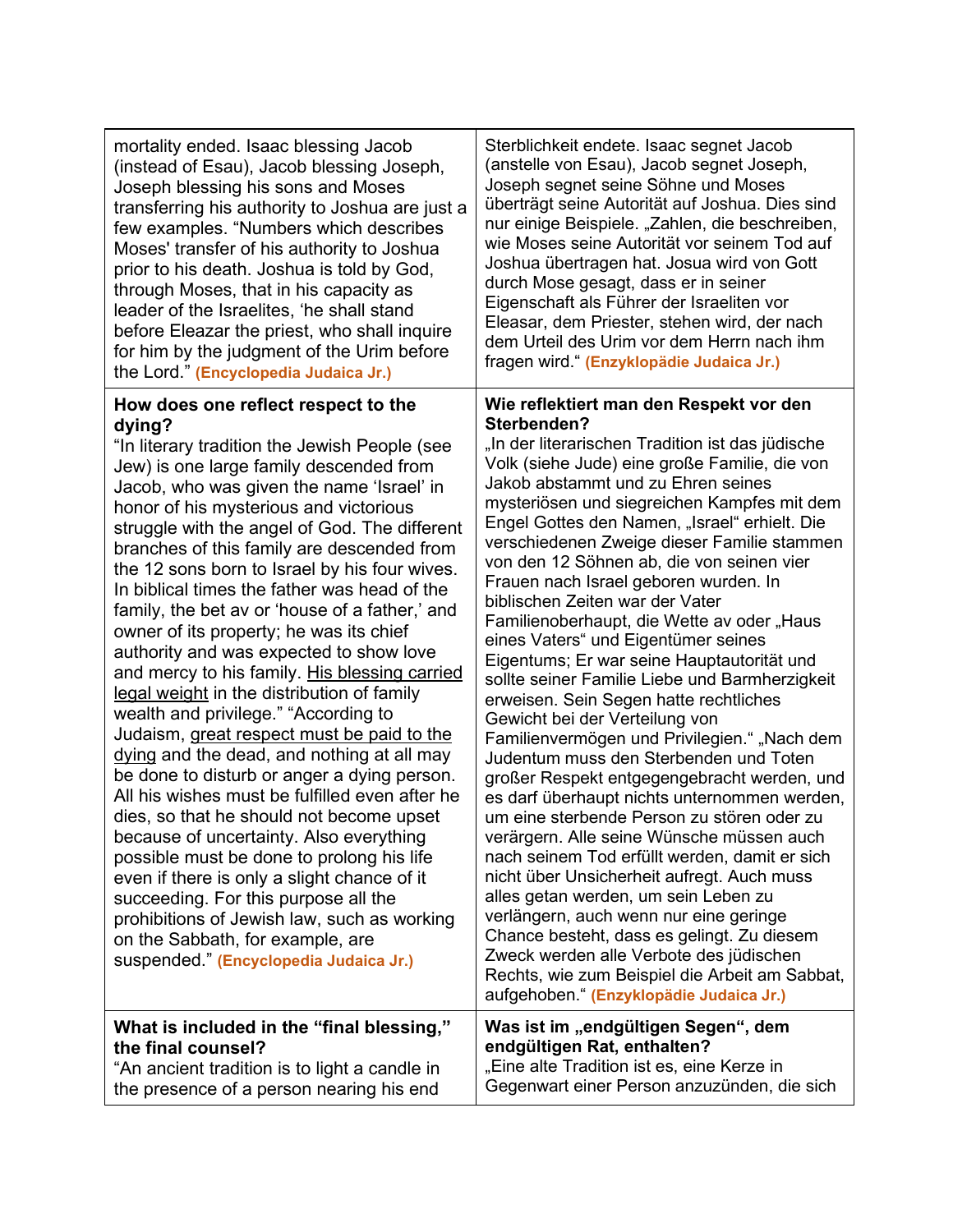(known in Hebrew as a *goses*) to symbolize the flickering of the human soul and it is considered to be a great act of piety to stay with the *goses* to reassure him and be present at the departure of his soul. There is an old custom to encourage a dying man to confess his sins; however this should not be done in the presence of women and children in order not to distress them and thus disturb the *goses*. All in all, Judaism does not see death as something to be terrified of; it must be accepted because it is inevitable, and everything must be done to enable the dying man to meet his death calmly." "Before his death Jacob made Joseph swear to bury him in the ancestral vault in Hebron. After blessing his sons and grandsons, Manasseh and Ephraim, and predicting the ultimate return to Canaan, Jacob bestowed on Joseph a parting gift . . ." **(Encyclopedia Judaica Jr.)** Even at Masada, the zealot leader, Eliezar ben Yair, spoke to his people and reminded them of their "pact" or covenant that they would rather die than serve under the Romans. Their credo was incorrect, yet the "before death speech" was in keeping with a "before death philosophical dialogue" common in Jewish culture. Consider also the numerous attempts to teach the Egyptians preceding the ultimate firstborn deaths and subsequent death in the Red Sea. **How typical is a "final prayer?"** Likewise, the instruction Jesus gave his closest associates, the Twelve, at the "Last Supper" preceded His inevitable death the next day. A religious Jew is taught – what will become a natural instinctive exercise – that his or her last words before death are a prayer. "The *Shema* is the first prayer taught to a Jewish child; it is the last prayer recited

by a religious person before death; it has become the prayer which captures and

ihrem Ende nähert (auf Hebräisch als *Goses* bekannt), um das Flackern der menschlichen Seele zu symbolisieren, und es wird als großer Akt der Frömmigkeit angesehen, bei den *Goses* zu bleiben um ihn zu beruhigen und bei der Abreise seiner Seele anwesend zu sein. Es gibt einen alten Brauch, einen Sterbenden zu ermutigen, seine Sünden zu bekennen; Dies sollte jedoch nicht in Gegenwart von Frauen und Kindern geschehen, um sie nicht zu belasten und damit die *Gosen* zu stören. Alles in allem sieht das Judentum den Tod nicht als etwas, vor dem man Angst haben muss; es muss akzeptiert werden, weil es unvermeidlich ist und alles getan werden muss, damit der Sterbende ruhig seinem Tod begegnen kann." "Vor seinem Tod ließ Jakob Joseph schwören, ihn im Ahnengewölbe in Hebron zu begraben. Nachdem Jakob seine Söhne und Enkel Manasse und Ephraim gesegnet und die endgültige Rückkehr nach Kanaan vorausgesagt hatte, schenkte er Joseph ein Abschiedsgeschenk." **(Enzyklopädie Judaica Jr.)** Selbst in Masada sprach der Eifererführer Eliezar ben Yair mit seinem Volk und erinnerte es an seinen "Pakt" oder Bund, dass sie lieber sterben würden, als unter den Römern zu dienen. Ihr Credo war falsch, doch die Rede vor dem Tod entsprach einem in der jüdischen Kultur üblichen philosophischen Dialog vor dem Tod. Denken Sie auch an die zahlreichen Versuche, die Ägypter vor dem endgültigen Tod des Erstgeborenen und dem anschließenden Tod im Roten Meer zu unterrichten.

**Wie typisch ist ein "letztes Gebet"?** Ebenso ging die Anweisung, die Jesus seinen engsten Mitarbeitern, den Zwölf, beim "letzten Abendmahl" erteilte, seinem unvermeidlichen Tod am nächsten Tag voraus. Einem religiösen Juden wird beigebracht - was zu einer natürlichen instinktiven Übung wird - dass seine letzten Worte vor dem Tod ein Gebet sind. "Das *Schema* ist das erste Gebet, das einem jüdischen Kind gelehrt wird. Es ist das letzte Gebet, das eine religiöse Person vor dem Tod rezitiert hat. Es ist zum Gebet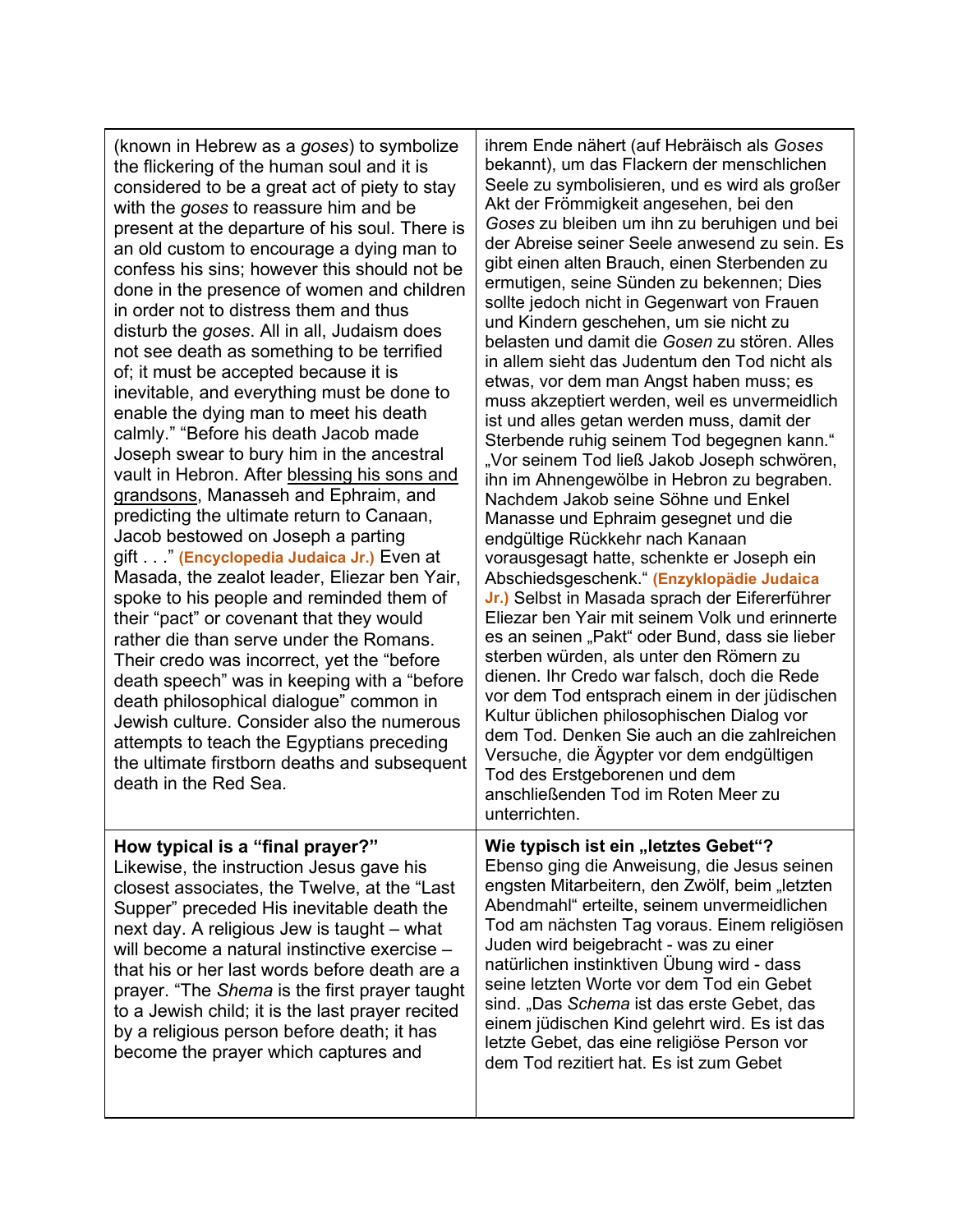| expresses the beliefs and goals of the<br>Jewish religion." (Encyclopedia Judaica Jr.)                                                                                                                                                                                                                                                                                                                                                                                                                                                                                                                                                                                                                                                                                                                                                                                                                                                                                                                                                                                                                                                                                                                                                                                                                                                                                                                                                                                                                                                                                                                                                                                                                                                                                                                                                                  | geworden, das die Überzeugungen und Ziele<br>der jüdischen Religion einfängt und zum<br>Ausdruck bringt. " (Enzyklopädie Judaica Jr.)                                                                                                                                                                                                                                                                                                                                                                                                                                                                                                                                                                                                                                                                                                                                                                                                                                                                                                                                                                                                                                                                                                                                                                                                                                                                                                                                                                                                                                                                                                                                                                                                                                                                                                                                                                                                                   |
|---------------------------------------------------------------------------------------------------------------------------------------------------------------------------------------------------------------------------------------------------------------------------------------------------------------------------------------------------------------------------------------------------------------------------------------------------------------------------------------------------------------------------------------------------------------------------------------------------------------------------------------------------------------------------------------------------------------------------------------------------------------------------------------------------------------------------------------------------------------------------------------------------------------------------------------------------------------------------------------------------------------------------------------------------------------------------------------------------------------------------------------------------------------------------------------------------------------------------------------------------------------------------------------------------------------------------------------------------------------------------------------------------------------------------------------------------------------------------------------------------------------------------------------------------------------------------------------------------------------------------------------------------------------------------------------------------------------------------------------------------------------------------------------------------------------------------------------------------------|---------------------------------------------------------------------------------------------------------------------------------------------------------------------------------------------------------------------------------------------------------------------------------------------------------------------------------------------------------------------------------------------------------------------------------------------------------------------------------------------------------------------------------------------------------------------------------------------------------------------------------------------------------------------------------------------------------------------------------------------------------------------------------------------------------------------------------------------------------------------------------------------------------------------------------------------------------------------------------------------------------------------------------------------------------------------------------------------------------------------------------------------------------------------------------------------------------------------------------------------------------------------------------------------------------------------------------------------------------------------------------------------------------------------------------------------------------------------------------------------------------------------------------------------------------------------------------------------------------------------------------------------------------------------------------------------------------------------------------------------------------------------------------------------------------------------------------------------------------------------------------------------------------------------------------------------------------|
| How did Father Lehi invoke his tradition,<br>and use his final moments to teach<br><b>Justice and Mercy?</b><br>As Father Lehi reviews the Plan of<br>Salvation, he teaches about the atonement.<br>Two words are emphasized, Justice and<br>Mercy. In Judaism, "Elohim" stands for<br>justice and "YHWH" (Jehovah - I Am) stands<br>for mercy. "The exercise of mercy is an<br>obligation for all Jews. By this it is meant<br>that they must act with compassion and<br>forgiveness towards all mankind, and<br>perform deeds of charity and kindness. This<br>quality is an essential characteristic of God<br>who is known as Rahum ('Merciful') and, in<br>accordance with the tradition which sets as<br>man's goal the imitation of God: 'As He is<br>merciful, so be you merciful.' Just as God is<br>bound by His covenant of mercy with His<br>people, so is the Jew bound by specific<br>commandments to act mercifully to the<br>oppressed, the alien, the orphan, the widow,<br>and indeed, every living creature." "The<br>stress placed upon this quality is evident<br>both in the many charitable institutions<br>existing in Jewish communal life, and in the<br>daily prayers which implore God to deal<br>compassionately even with the undeserving<br>man. Human beings are frail, imperfect<br>creatures constantly open to error, and so<br>they are totally dependent on God's mercy.'<br>"But God, as depicted by the rabbis,<br>embodies a combination of justice and<br>mercy, of strict judgment and lenient<br>compassion. This combination of justice and<br>mercy in God is represented by the two<br>names of God --- Elohim and YHWH. The<br>former stands for justice and the latter for<br>mercy. Though they may seem<br>contradictory, one actually complements the<br>other and, when there is a conflict between | Wie hat sich Vater Lehi auf seine Tradition<br>berufen und seine letzten Momente genutzt,<br>um Gerechtigkeit und Barmherzigkeit zu<br>lehren?<br>Während Vater Lehi den Erlösungsplan<br>bespricht, lehrt er über das Sühnopfer. Zwei<br>Wörter werden betont, Gerechtigkeit und<br>Barmherzigkeit. Im Judentum steht "Elohim" für<br>Gerechtigkeit und "JHWH" (Jehova - ich bin)<br>für Barmherzigkeit. "Die Ausübung der<br>Barmherzigkeit ist eine Verpflichtung für alle<br>Juden. Damit ist gemeint, dass sie mit<br>Mitgefühl und Vergebung gegenüber der<br>gesamten Menschheit handeln und Taten der<br>Nächstenliebe und Güte vollbringen müssen.<br>Diese Eigenschaft ist ein wesentliches<br>Merkmal Gottes, der als Rahum ("barmherzig")<br>bekannt ist, und gemäß der Tradition, die als<br>Ziel des Menschen die Nachahmung Gottes<br>festlegt: "Wie er barmherzig ist, so sei du<br>barmherzig." Genau wie Gott ist an seinen<br>Bund der Barmherzigkeit mit seinem Volk<br>gebunden, ebenso wie der Jude an bestimmte<br>Gebote, barmherzig gegenüber den<br>Unterdrückten, den Außerirdischen, den<br>Waisen, der Witwe und in der Tat jedem<br>Lebewesen zu handeln." "Die Betonung dieser<br>Qualität zeigt sich sowohl in den vielen<br>gemeinnützigen Einrichtungen, die im<br>jüdischen Gemeinschaftsleben existieren, als<br>auch in den täglichen Gebeten, die Gott<br>anflehen, selbst mit dem unverdienten<br>Menschen mitfühlend umzugehen. Menschen<br>sind gebrechliche, unvollkommene Wesen, die<br>ständig für Fehler offen sind, und daher völlig<br>abhängig von Gottes Barmherzigkeit." "Aber<br>Gott verkörpert, wie von den Rabbinern<br>dargestellt, eine Kombination aus Gerechtigkeit<br>und Barmherzigkeit, strengem Urteilsvermögen<br>und nachsichtigem Mitgefühl. Diese<br>Kombination von Gerechtigkeit und<br>Barmherzigkeit in Gott wird durch die beiden<br>Namen Gottes dargestellt - Elohim und JHWH. |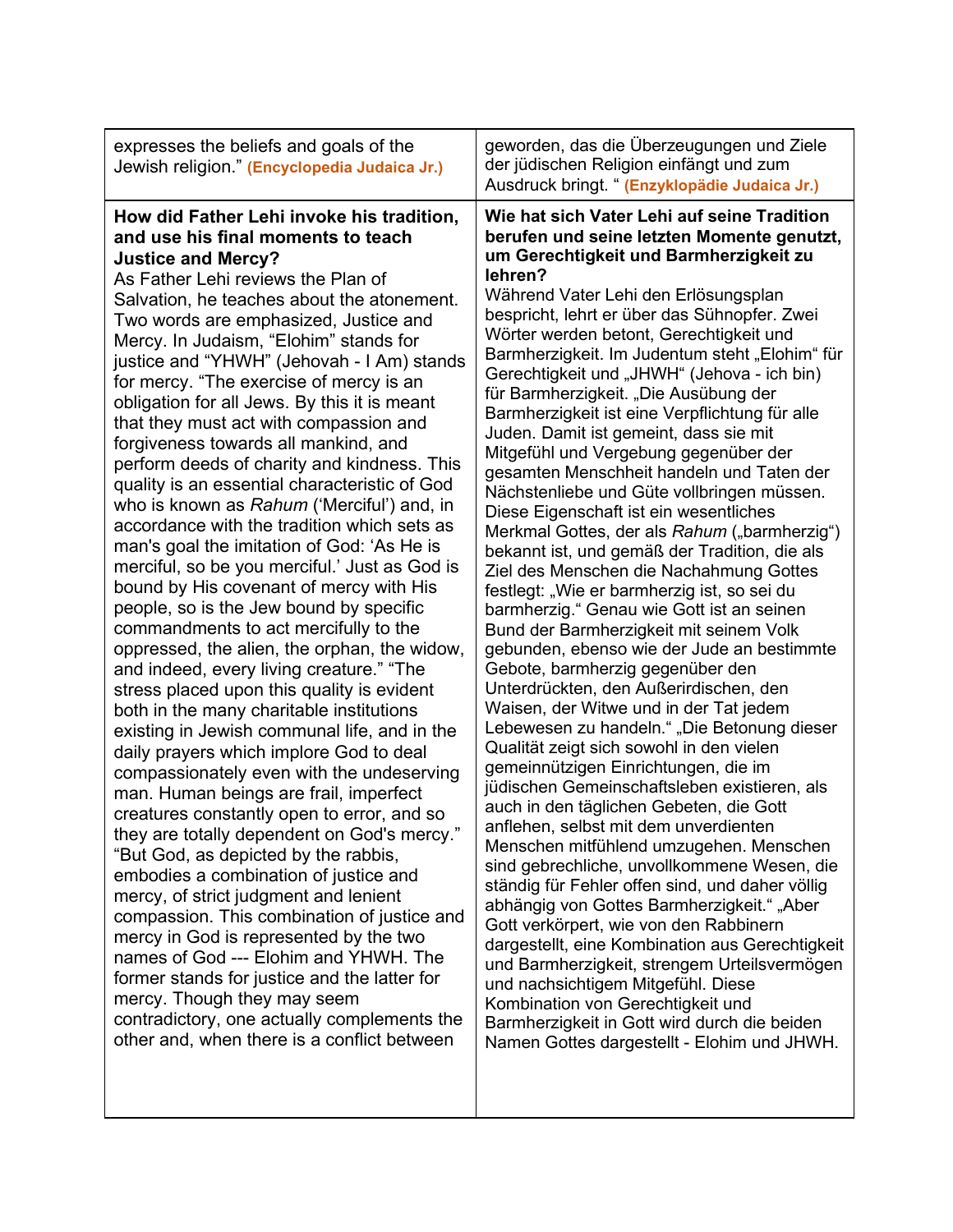| the two, God usually favors mercy."<br>(Encyclopedia Judaica Jr.)                                                                                                                                                                                                                                                                                                                                                                                                                                                                                                                                                                                                                                                                                                                                                                          | Ersteres steht für Gerechtigkeit und letzteres<br>für Barmherzigkeit. Obwohl sie widersprüchlich<br>erscheinen mögen, ergänzt das eine das<br>andere, und wenn es einen Konflikt zwischen<br>den beiden gibt, bevorzugt Gott normalerweise<br>die Barmherzigkeit." (Enzyklopädie Judaica Jr.)                                                                                                                                                                                                                                                                                                                                                                                                                                                                                                                                                                                                                                                                                                                                                             |
|--------------------------------------------------------------------------------------------------------------------------------------------------------------------------------------------------------------------------------------------------------------------------------------------------------------------------------------------------------------------------------------------------------------------------------------------------------------------------------------------------------------------------------------------------------------------------------------------------------------------------------------------------------------------------------------------------------------------------------------------------------------------------------------------------------------------------------------------|-----------------------------------------------------------------------------------------------------------------------------------------------------------------------------------------------------------------------------------------------------------------------------------------------------------------------------------------------------------------------------------------------------------------------------------------------------------------------------------------------------------------------------------------------------------------------------------------------------------------------------------------------------------------------------------------------------------------------------------------------------------------------------------------------------------------------------------------------------------------------------------------------------------------------------------------------------------------------------------------------------------------------------------------------------------|
| What are the Biblical lessons on justice<br>and mercy?<br>"Judaism demands of its judges this same<br>balance, and the principle of mercy thus<br>assumes extreme importance in the<br>administration of Jewish law. The prophet<br>(Zechariah 7:9) put it: '. execute the<br>judgment and show mercy and compassion<br>every man to his brother."" "The Hebrew<br>word for justice is zedek, and indicative of<br>Judaism's attitude is the fact that another<br>form of the same root zedakah, means<br>'charity.' For justice must be tempered with<br>mercy and indeed the main attribute of God<br>is His integration of justice and mercy. Yet<br>another Hebrew word derived from the<br>same root is zaddik, which means<br>'righteous.' The righteous man is one who is<br>both just and merciful." (Encyclopedia<br>Judaica Jr.) | Was sind die biblischen Lehren über<br>Gerechtigkeit und Barmherzigkeit?<br>"Das Judentum fordert von seinen Richtern das<br>gleiche Gleichgewicht, und das Prinzip der<br>Barmherzigkeit gewinnt daher bei der<br>Verwaltung des jüdischen Rechts eine extreme<br>Bedeutung. Der Prophet (Sacharja 7: 9) drückte<br>es so aus: "Führen Sie das Urteil aus und<br>zeigen Sie seinem Bruder jedem Menschen<br>Barmherzigkeit und Mitgefühl.", Das<br>Hebräische Wort für Gerechtigkeit ist Zedek,<br>und ein Hinweis auf die Haltung des<br>Judentums ist die Tatsache, dass eine andere<br>Form derselben Wurzel-Zedaka<br>"Nächstenliebe" bedeutet. Für Gerechtigkeit<br>muss mit Barmherzigkeit gemildert sein und in<br>der Tat ist das Hauptmerkmal Gottes seine<br>Integration von Gerechtigkeit und<br>Barmherzigkeit. Ein weiteres Hebräisches<br>Wort, das von derselben Wurzel abgeleitet ist,<br>ist Zaddik, was "gerecht" bedeutet. Der<br>gerechte Mann ist einer, der sowohl gerecht als<br>auch barmherzig ist." (Enzyklopädie Judaica Jr.) |
| How does "going back" help us on life's<br>path?<br>Lehi well understands the principle of<br>repentance, (in Hebrew, "going back").<br>Reflective on how every temple endowment<br>begins, he takes his family "back" to the<br>creation. In Judaism, some of the "learning<br>of the Fathers" has been lost. However,<br>there is a Jewish tradition (Agaddah) of a<br>conflict in the creation process: "When the<br>first man was to be created, says the<br>Aggadah, God consulted the angels. Some<br>favored his creation, because of the love<br>and mercy he would show; others were<br>opposed -- because of the falsehood and<br>strife he would stir up. In the end, for<br>reasons best known to Himself, the Holy<br>One decided to create man." "In their search                                                            | Wie hilft uns das Zurückgehen auf dem<br>Lebensweg?<br>Lehi versteht das Prinzip der Umkehr gut (auf<br>Hebräisch "zurückgehen"). Er reflektiert, wie<br>jede Tempelausstattung beginnt, und bringt<br>seine Familie "zurück" zur Schöpfung. Im<br>Judentum ist ein Teil des "Lernens der Väter"<br>verloren gegangen. Es gibt jedoch eine<br>jüdische Tradition (Agaddah) eines Konflikts im<br>Schöpfungsprozess: "Als der erste Mensch<br>geschaffen werden sollte, sagt die Agadda, hat<br>Gott die Engel konsultiert. Einige bevorzugten<br>seine Schöpfung wegen der Liebe und<br>Barmherzigkeit, die er zeigen würde; andere<br>waren dagegen - wegen der Lüge und des<br>Streits, den er aufrühren würde. Am Ende hat<br>der Heilige aus Gründen, die ihm am besten<br>bekannt sind, beschlossen, den Menschen zu<br>erschaffen." "Auf ihrer Suche nach Lektionen                                                                                                                                                                                 |